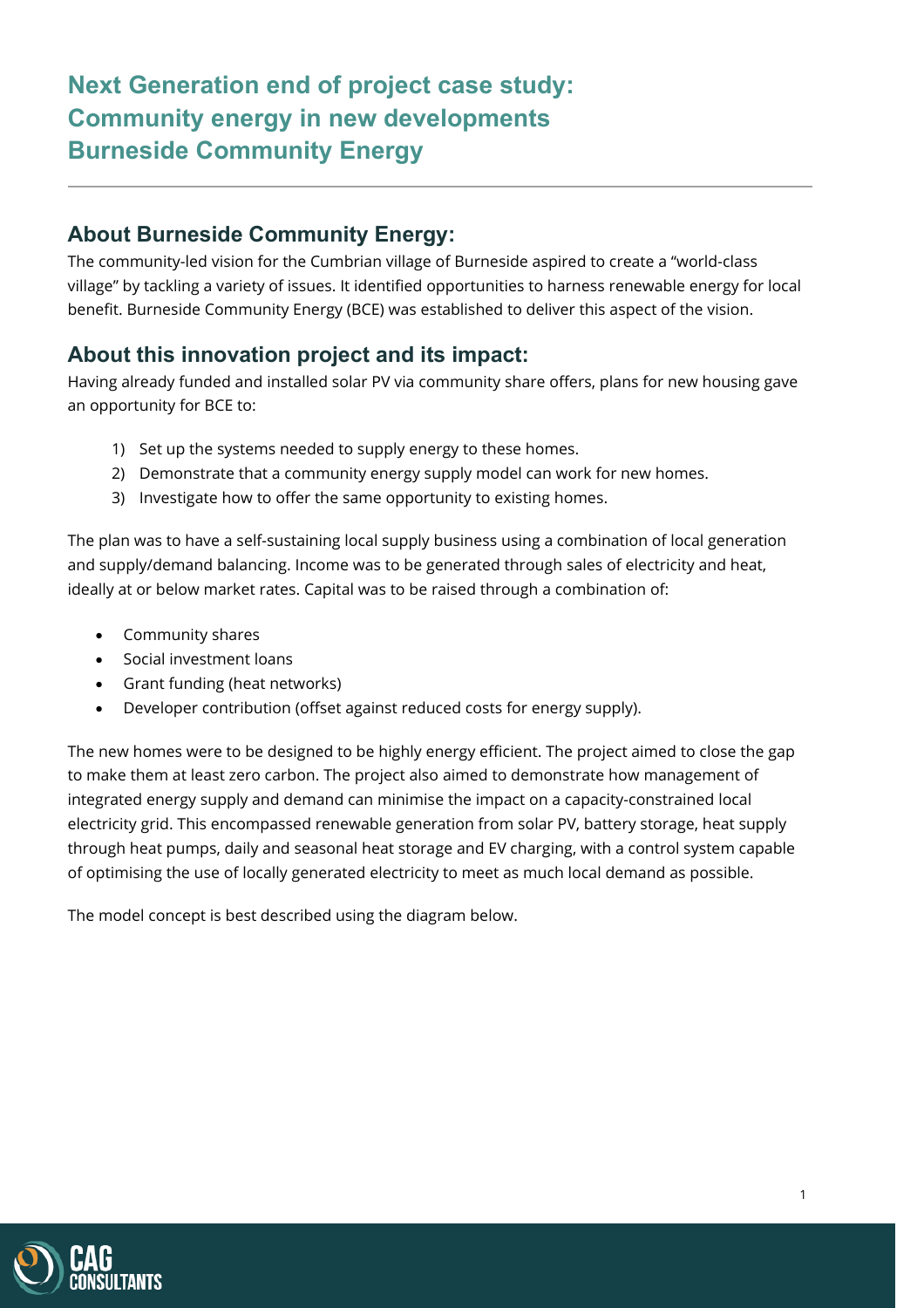#### *Figure 1: Energy system concept diagram*



#### (Note the costs quoted in this diagram from 2018)

#### **Key:**

- GSHP Ground Source Heat Pump WSHP – Water Source Heat Pump
- COP Coefficient of Performance
- TTES Tank Thermal Energy Storage

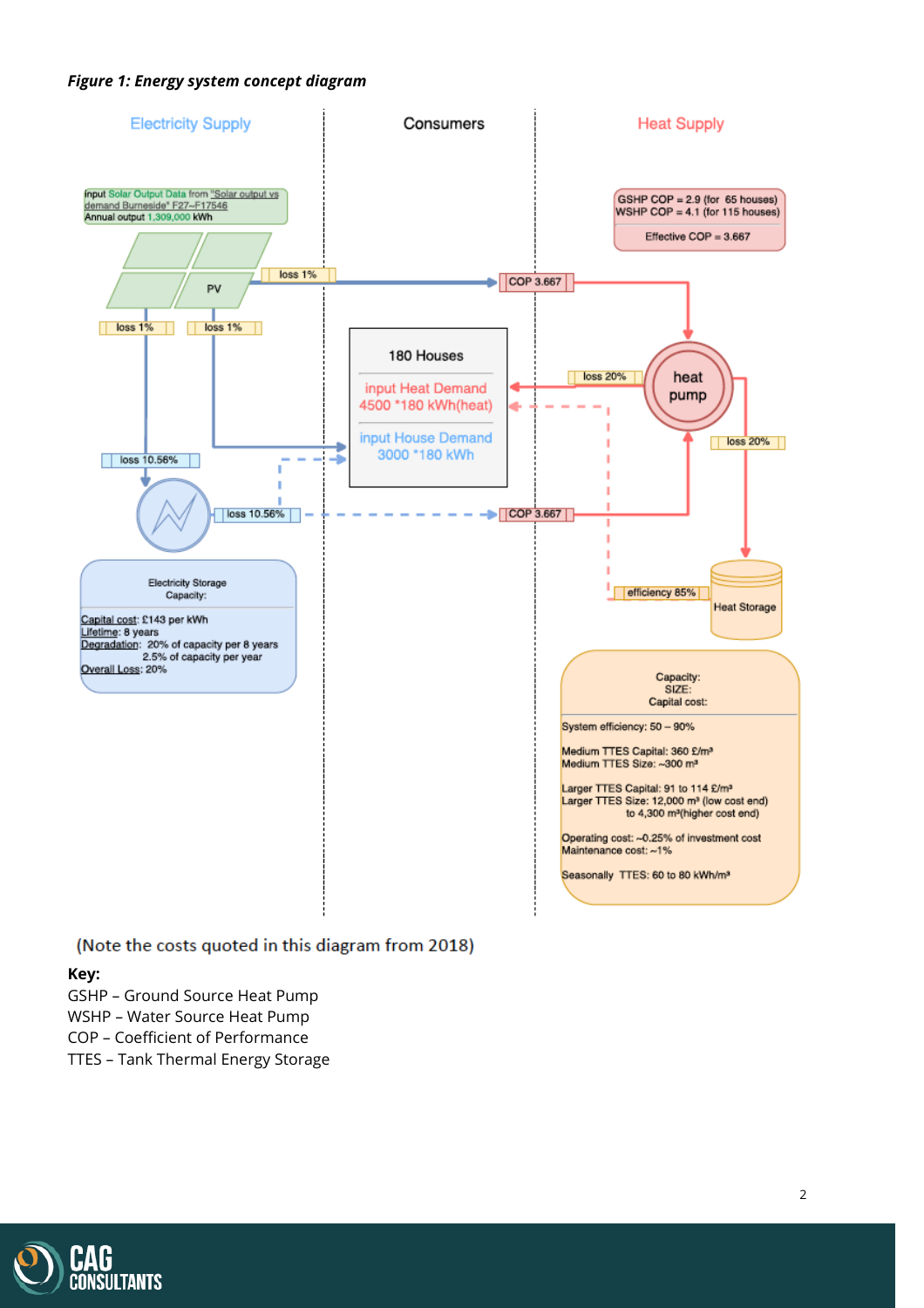In practice, this community project did not go ahead because the developers and landowners were unable to commit to the project in the short to medium term. The modelling, budgeting and financial viability of the community element depended on technical specifications for the new homes (e.g. energy performance, heat and energy demand). The absence of this information was a 'show stopper' for the community energy element of the project.

It remains a possibility that BCE will invest in a single large ground mounted solar PV array and battery storage in order to supply electricity to a new residential development, but for now the complexities of establishing an entirely new energy services company to supply heat and power remain out of reach.

### **Advice for other groups considering this approach:**

- Relying solely on volunteer board members is challenging for a project as complex as this. BCE appointed a part-time board administrator. In addition, having previously been heavily reliant on one director for technical inputs, BCE released that director to a paid part-time role in project development, with the remaining directors taking greater responsibility and ownership. This helped to clarify roles and responsibilities.
- As the diagram below illustrates, the project was a partnership with a number of key stakeholders. Changes and delays affecting one partner had knock-on effects on others. For such projects to succeed, building strong relationships and clear contractual relationships is vital and there is a need for flexibility, effective communication and cooperation.



### *Figure 2: Principal stakeholders, inputs and benefits*